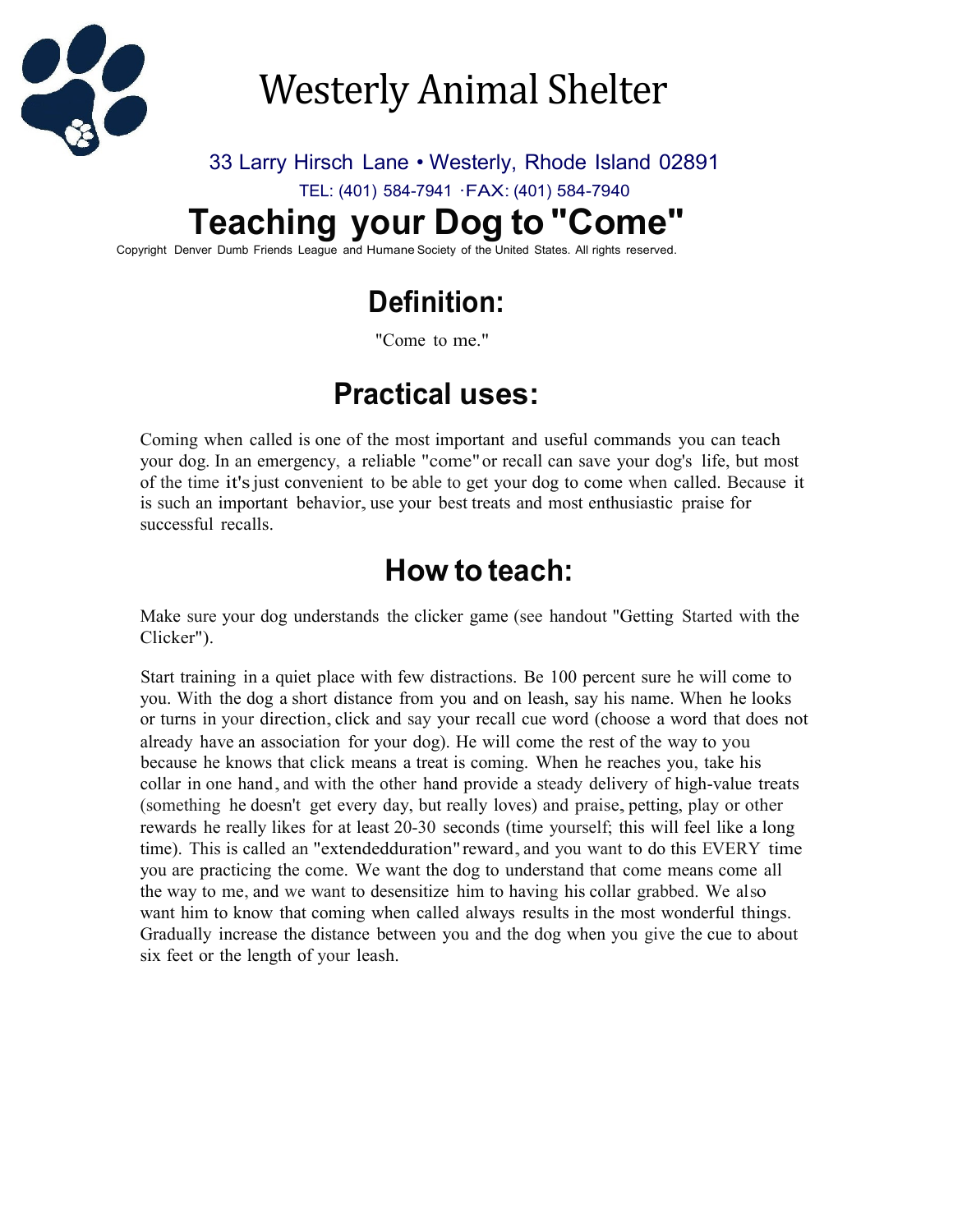Practice one recall like this two or three times a day (remember to do your extended duration reward every time), every day for one week before moving on. Within a few days, your dog should be coming enthusiastically every time. Be sure you only say your recall cue word once each time you practice.

#### **Moving on:**

- During the second week of practicing two to three recalls a day, start increasing the distance from which you call your dog. You should use a long line to keep control of the dog. If you call and the dog does not come, do not repeat the command. Wait<br>a few seconds and then call your dog's name. If he looks at you, click and call him<br>to you. He should come all the way to you for his 20 -3 a few seconds and then call your dog's name. If he looks at you, click and call him rewards. You many need to temporarily decrease the distance in order to give the dog several successes before asking for more distance agam.
- After two weeks of practicing this type of recall, your dog should be coming every time you call. If not, go back to a distance where your dog does come reliably and practice from there for several days before increasing the distance again. You may also want to think about whether your rewards are rewarding enough from the dog's point of view.
- Now you can reduce your practice recalls to once daily, while you increase distance and distractions (see below). If at any point your dog is having trouble with distractions and/or distance, go back to practicing two to three times daily where you are 100 percent sure your dog will come. Be sure to ask for a recall at least several times a week for the first three months, always rewarding with the extended-duration reward.

### **Tips:**

- As you increase the distance, it may be helpful to have a partner who holds the dog loosely while you get into position and then releases him when you say "come." Encourage the dog enthusiastically all the way to you.
- It is very important to remember that coming must always result in something positive. If you call your dog to scold or punish him, he will think he is being punished for coming and will not want to come next time you call him.
- Practice come on leash or a long line for at least the first six months, so that your dog doesn't learn to play "keep away" or "chase me" with you.
- Take hold of the dog's collar with one hand as you reward him from the other hand every time he comes. This prevents the dog from playing "keep away" and accustoms him to being grabbed by the collar.
- Off-leash practice should only be done in a confined area (indoors, a tennis court or fenced yard) and only when your dog is coming consistently and reliably onleash.
- The cue word you use for coming when called should always mean "come all the way to me, let me take hold of your collar, and I will give you the very best treats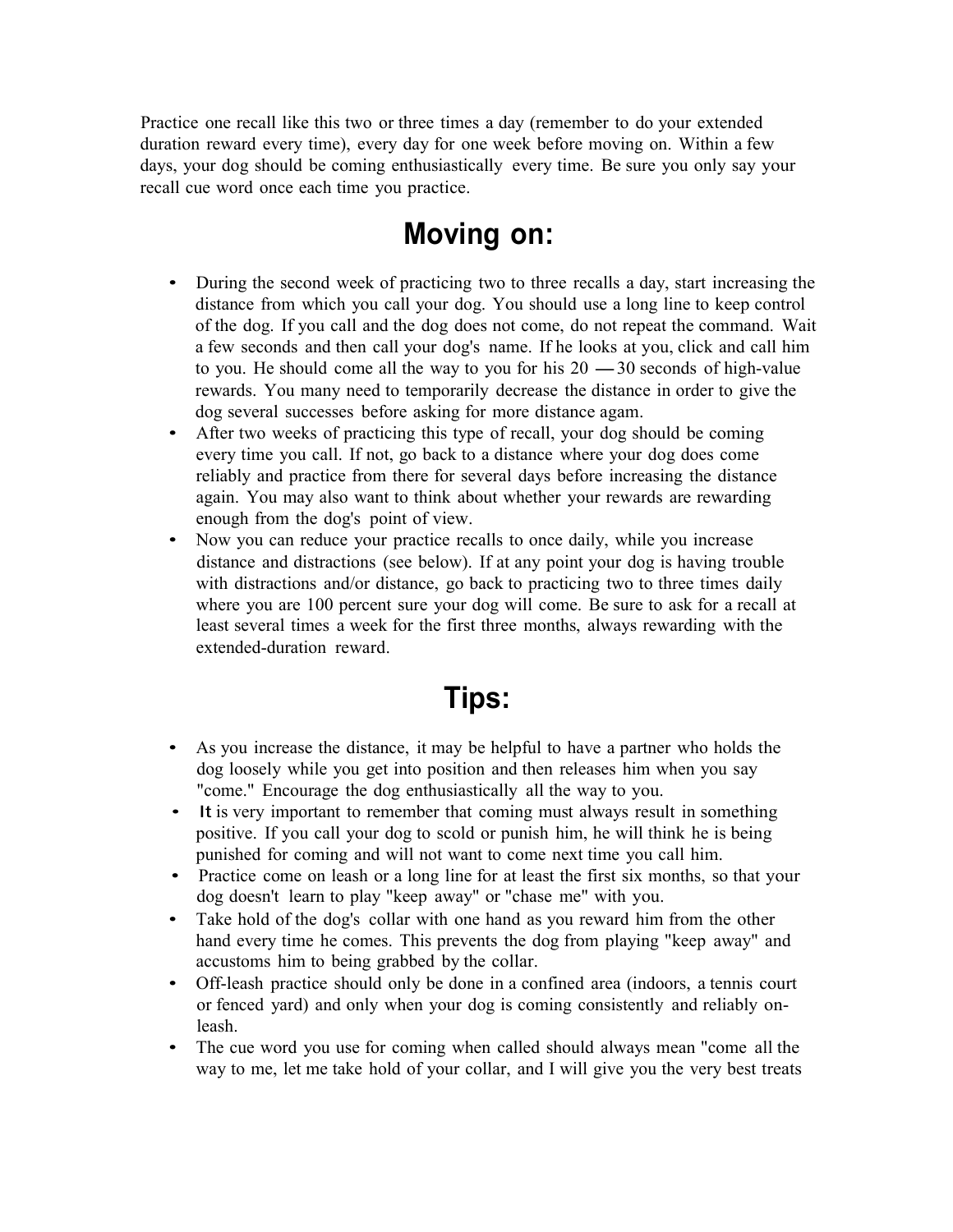and most lavish praise." In those situations where you just need the dog to come into your general vicinity, use a different word.

## **Adding distractions:**

- Once your dog is coming on cue from a distance of 20 feet or so, you can start to add distractions. While the dog is coming, have someone bounce a ball, ring the doorbell, offer a treat, etc. When you first add distractions, make the come very easy; for example, call the dog from a very short distance, be enthusiastic, and use your extended-duration reward. Do not let the dog be reinforced by the distraction (i.e., don't let him get the ball or treat that is being offered as a distraction).
- If you have been training in a quiet location with few distractions, start practicing in locations with more distractions. If possible, increase the environmental distractions gradually. So, if you have been training in your living room, move to the back yard, then the front yard, then a quiet park, then a busier park. And, as always, make it easier for the dog to succeed when the environmental distractions are more difficult.

#### **Come Games**

Game 1: One-upmanship Comes

Working with two people, have one person hold the dog. The second person should be around ten feet away (you can make it further as your dog gets better at this game) and should call the dog. Person #2 praises and treats generously when the dog comes. Person #1 now calls the dog back and tries to "outdo" person #1's praise. Continue calling the dog back and forth, competing with each other for who can give the best rewards. Make sure the dog is enjoying the rewards and is not frightened by effusive praise.

#### Game 2: Come and Fetch the Treat

Use a food treat that is large enough so that your dog can see it when it is tossed on the ground, such as cheese puff balls. Roll the treat. As soon as she gets the treat, call her back to you. When she gets to you, click and roll a treat in the other direction. Repeat. Occasionally have your dog come all the way to you, click and do your collar grab as you give her an extended-duration reward (20 seconds or more of praise and treats).

Game 3: Come While Out on a Walk

While out walking your dog on a leash, in a happy voice say "Duffy, COME," while you quickly back away-your movement will entice him to come toward you. When he reaches you, stop, click and touch his collar as you deliver an extended-duration reward. You can do this several times when you are out on a walk. Gradually progress to giving the command when he is distracted by something else (such as another dog walking by or a squirrel).